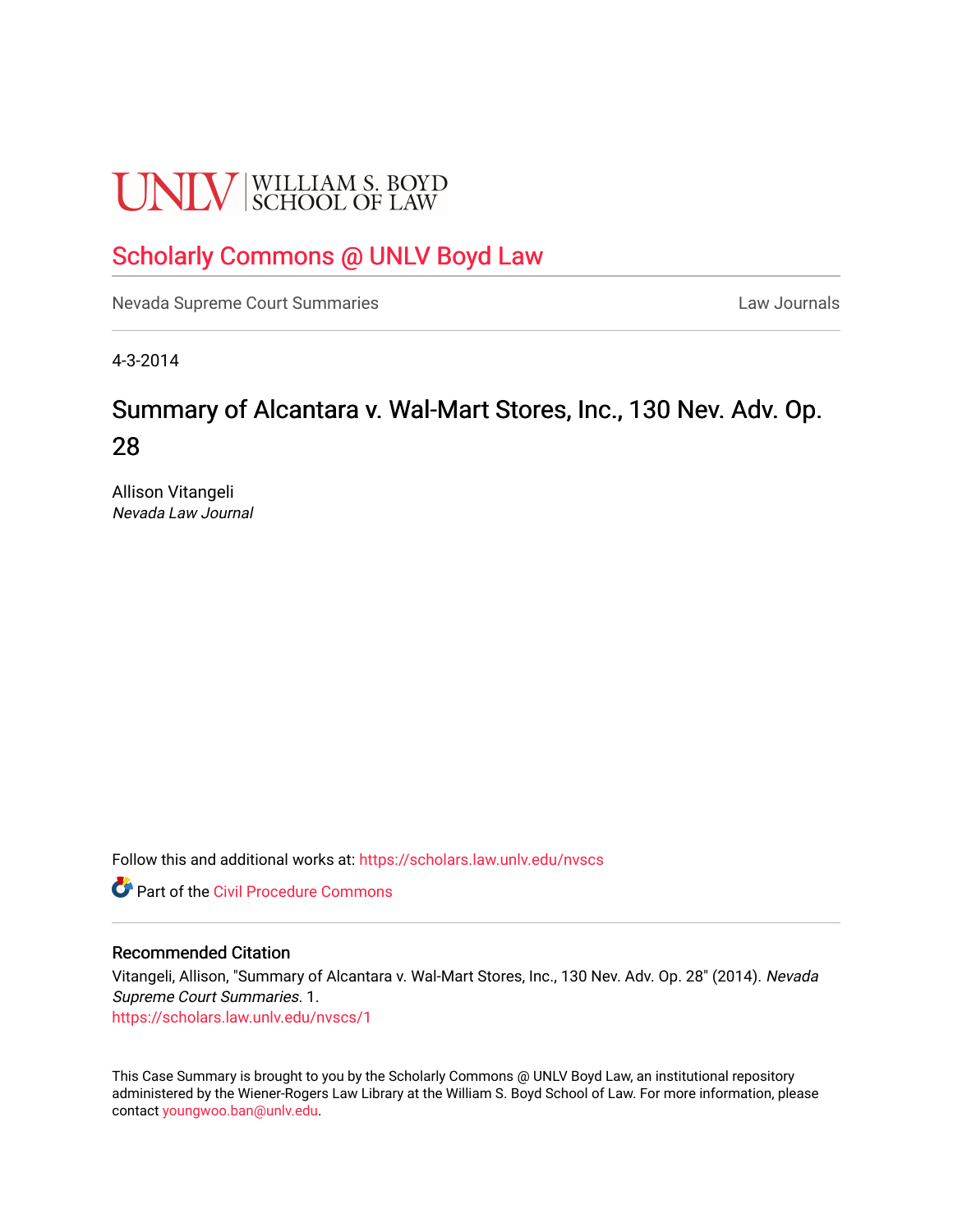*Alcantara v. Wal-Mart Stores, Inc.,* 130 Nev. Adv. Op. 28  $(Apr. 3, 2014)^1$ 

# CIVIL PROCEDURE: CLAIM AND ISSUE PRECLUSION

# **Summary**

Whether issue and/or claim preclusion can prevent an heir from asserting a wrongfuldeath claim under NRS 41.085(4) when the decedent's estate had previously attempted but failed to succeed on a wrongful death claim under NRS 41.085(5).

# **Disposition**

Issue preclusion may prevent an heir from asserting a wrongful death claim under NRS 41.085(4) if the four elements of the doctrine are satisfied.

#### **Factual and Procedural History**

The Appellant, Alcantara ("Alcantara"), filed a wrongful death action against Respondent Wal-Mart ("Wal-Mart"), in behalf of her daughter, when the father was fatally assaulted in a Wal-Mart parking lot. Wal-Mart moved for a motion to dismiss based on the doctrines of issue and claim preclusion because the case had already been brought by the decedent's estate. In that action the jury found that Wal-Mart was not negligent and, therefore, not liable for the decedent's death. The district court granted the motion to dismiss based on claim preclusion. This appeal followed.

#### **Discussion**

The Court reviewed the district court's conclusions of law de novo.

# *Statutory framework*

NRS 41.085 provides that the heirs of the decedent and the personal representative of the decedent are allowed to bring separate wrongful death claims, but they cannot pursue the other's separate claim.<sup>2</sup> NRS 41.085(2) and (3), respectively, provide that "the heirs of the decedent and the personal representatives of the decedent may *each* maintain an action for damages" and that the causes of action "which arose out of the same wrongful act or neglect *may be joined*." (Emphasis added). $3$ 

# *Whether claim preclusion bar Alcantara's claims*

Alcantara argued that the district court's determination based on claim preclusion was erroneous because NRS 41.085 provides for separate claims. In order to resolve this issue, the

 $\overline{a}$ 

<sup>&</sup>lt;sup>1</sup> By Allison Vitangeli

<sup>2</sup> NEV. REV. STAT. § 41.085 (2013); *See Alsenz v. Clark Cnty. Sch. Dist.,* 109 Nev. 1062, 1064, 864 P.2d 285, 286 (1993).

<sup>&</sup>lt;sup>3</sup> Nev. Rev. Stat. § 41.085(2) & (3) (2013).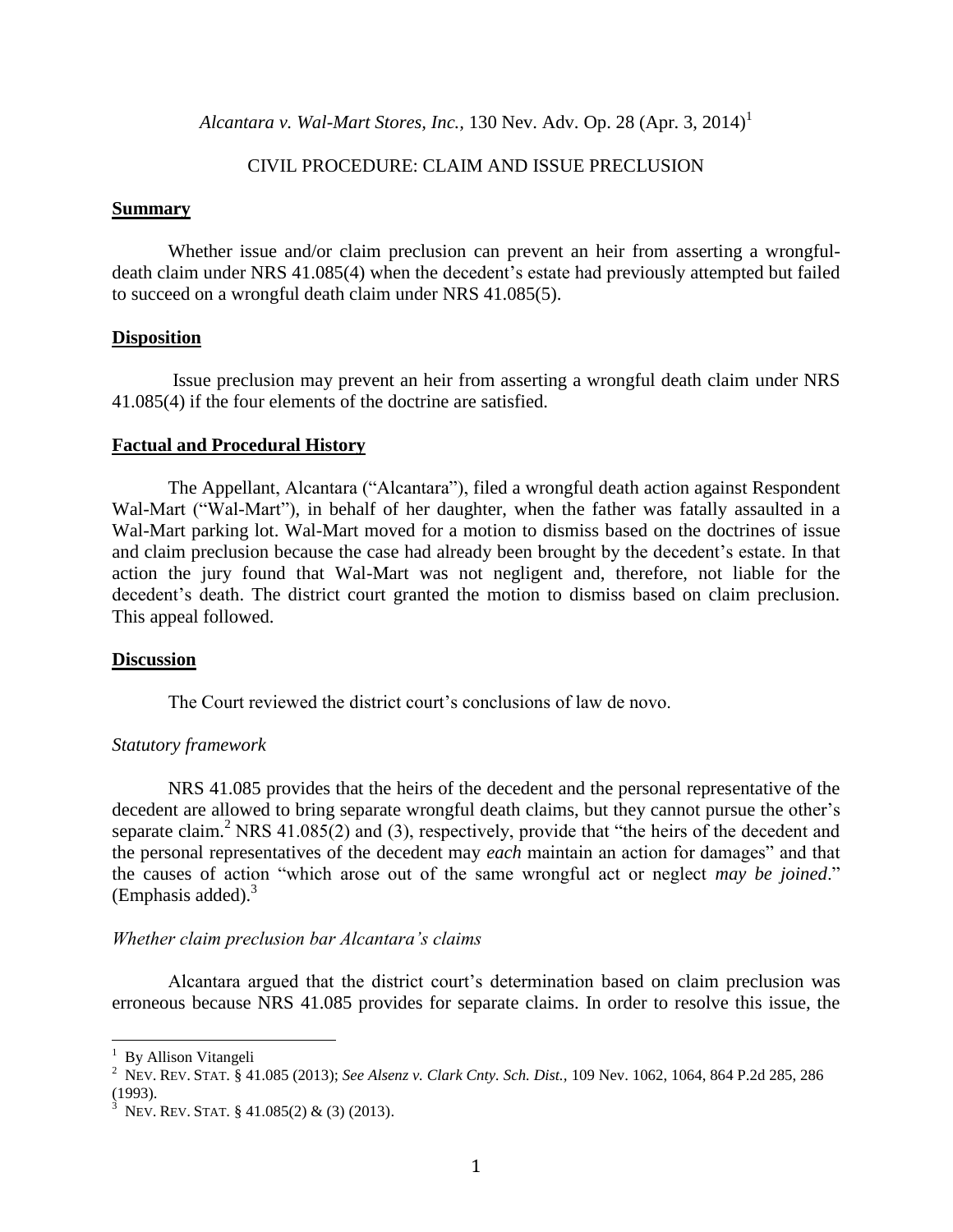Court focused its analysis on the third prong of claim preclusion. Specifically, the Court sought to determine if "the subsequent action [was] based on the same claims or any part of them were or could have been brought in the first case."<sup>4</sup>

The Court noted that the NRS 41.085 statutory scheme clearly created separate wrongful death claims for the heirs of a decedent and the decedent's estate– one of the personal representative, or the estate, under NRS 41.085(5) and one of the heirs, Alcantara, under NRS 41.085(5). Accordingly, the two claims in the case were separate and failed to meet the requirement that the claims in the second claim be the same as those that were or could have been brought in the first case. Therefore, claim preclusion did not apply to this case despite the fact that both claims arose from the death of the decedent.

# *Whether issue preclusion bars Alcantara's claims*

In addition to its argument for claim preclusion, Wal-Mart also presented the argument that issue preclusion is appropriate in this case as an independent basis for affirming the appeal. In response, the Court looked into the four elements of issue preclusion<sup>5</sup> to determine if the doctrine applied to the present case. Before turning to a full analysis of the factors, the Court found that the second element was satisfied by pointing out that the prior case was finally resolved on the merits. The Court then turned to the other three elements of issue preclusion: same issues, same parties, and actually and necessarily litigated.

# *The same issues*

Alcantara asserted that the first element of issue preclusion is not met because there are significant differences in the legal theories presented in the two actions. In the present case, Alcantara argued that Wal-Mart had a nondelegable duty to provide safe premises which, based on Alcantara's assertion, was not made in the prior case by the estate.

The Court disposed of this argument by saying that the claim of nondelegable duty is not an independent cause of action, but instead one way to establish the duty requirement for proving negligence.<sup>7</sup> The Court also stated that "[I]ssue preclusion cannot be avoided by attempting to raise a new legal or factual argument that involves the same ultimate issue previously decided in another case." <sup>8</sup> Wal-Mart's negligence was the core of the first case and Alcantara's nondelegable duty claim is not separate and distinct from that claim of negligence because it is based on the same facts and merely seeks to establish the duty element of negligence. Thus, this element was me*The same parties or their privies*

Alcantara next argued the third elementwas not met because she was not in privity with the estate in the prior action. Moreover, Alcantara argued that the district court erred when it

 $\overline{a}$ 

<sup>4</sup> *Five Star Capital Corp. v. Ruby*, 124 Nev. 1048, 1054, 194 P.3d 709, 713 (2008)

<sup>&</sup>lt;sup>5</sup> The four elements are:

<sup>(1)</sup> the issue decided in the prior litigation must be identical to the issue presented in the current action;

<sup>(2)</sup> the initial ruling must have been on the merits and have become final; ...

<sup>(3)</sup> the party against whom the judgment is asserted must have been a party or in privity with a party to the prior litigation"; and

<sup>(4)</sup> the issue was actually and necessarily litigated.

*Five Star,* 124 Nev. at 1055, 194 P.3d at 713. 7 *See Arminger v. Associated Outdoor Clubs, Inc.,* 48 So. 3d 864, 869 (Fla. Dist. Ct. App. 2010).

<sup>8</sup> *See Laforge v. State, Univ. and Cmty. Coll. Sys. of Nev.,* 116 Nev. 415, 420, 997 P.2d 130, 134 (2000).